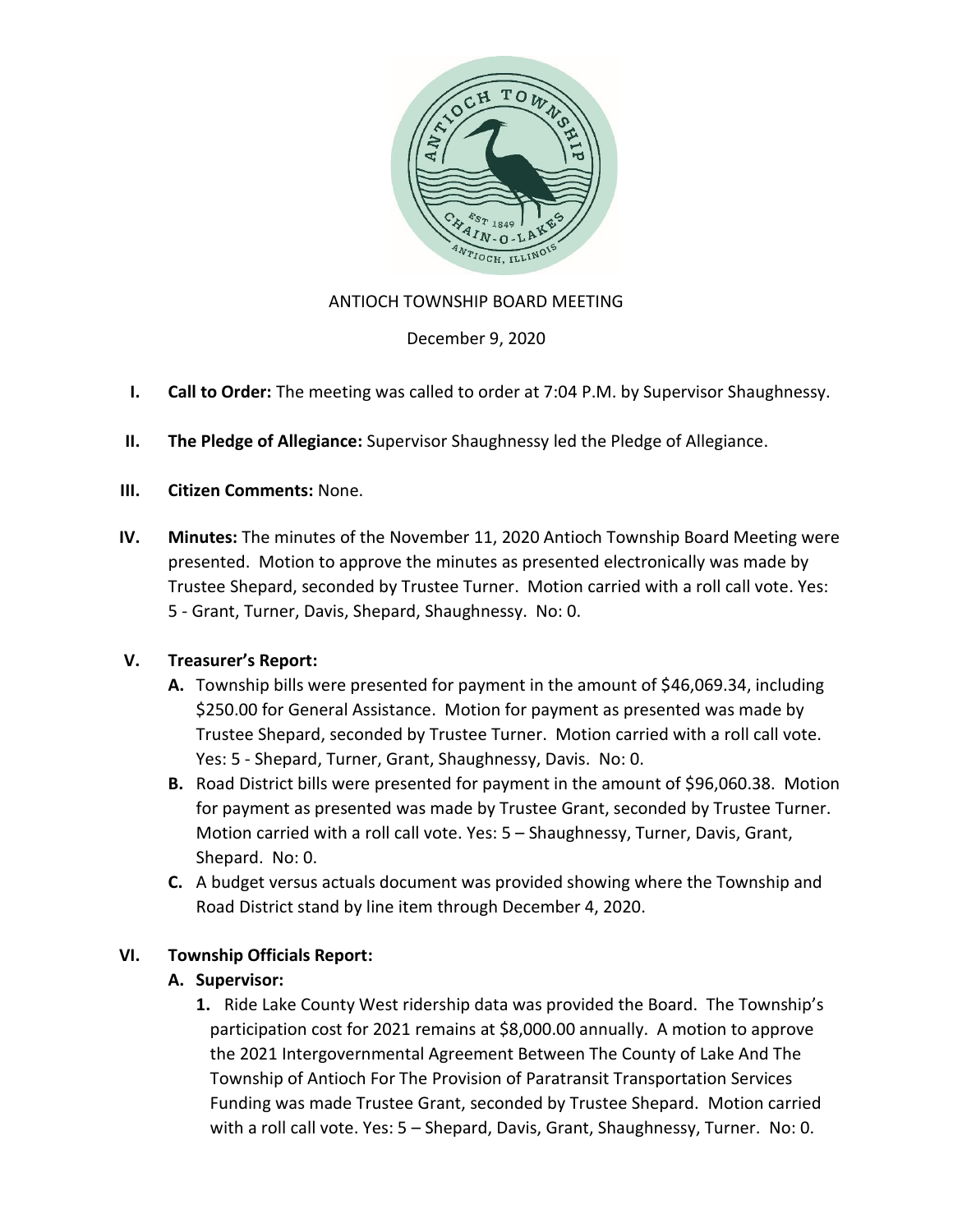- **2.** Supervisor Shaughnessy discussed a possible retainer fee for Brilliant Geeks for technology support. Kostian Iftica owns Brilliant Geeks and also works in the Antioch Township Assessor's Office, and is familiar with the Township technology and operations. There are concerns about him providing daytime support while working for the Assessor's Office. Kostian Iftica will provide support after hours. Rather than a retainer fee, The Township will be billed \$100 per hour and will be billed in half hour increments. Assessor, Heather Kufalk-Marotta, is aware of the desire to leverage Brilliant Geeks for technology support and is in agreement with daytime use of Kostian Iftica for emergency situations only.
- **3.** An agreement was made with Wauconda Township to purchase their 2003 Ford E450 Super Duty Bus with handicap accessibility. The Township van is being traded to Wauconda Township and in return The Township will receive the title to their super duty bus and an additional \$7,825.00.

### **B. Clerk:**

- **1.** Petition filing for the April 6, 2021 Consolidated Election is December 14, 2020 through December 18, 2020 from 8:30am – 11:30am and December 21, 2020 from 1:00pm – 5:00pm at the Township building.
- **C. Assessor:** Chief Deputy Assessor, Lee Perry, reported that appeal hearings are complete. There were 19,891 appeals filed in Lake County and approximately 500 for Antioch. When the Board of Review makes a decision in the next few weeks, a letter will be sent to Antioch residents that filed an appeal. The County and State Legislators chose to rollover annual exemptions that require renewal, including senior freeze or any related to disabilities. This will not automatically happen again.
- **D. Highway Commissioner:** A vacuum truck was rented from Jet Vac for a month to remove silt and sediment from catch basins in the 411 roads in Antioch Township's system. This is done once every couple of years to prevent it moving into the lakes. 50 signs from Impression Count were put up to prevent burning in ditches. Burning causes ditch erosion and damage to plastic catch basins or pipes beneath the ground. Burning on the roads is also not good for the health of the roads. The roads are made of materials and chemicals that can't be heated to that level.

#### **E. Trustee Reports:**

- **1. Senior Committee, Trustee Davis:**
	- **a.** Saturday movies were canceled and there are no new events to report until after the current COVID-19 mitigation stage. A document was provided by Courtney Kotloski summarizing Senior Services for the past month.
- **2. Grant Committee, Trustee Turner:** 
	- **a.** Three Surface Pros were received and Trustee Turner recommended Trustees Grant, Shepard, and Davis receive them. 3 more are needed.
	- **b.** Supervisor Shaughnessy reported the documentation for the CRP Grants for housing is being worked on. The Township received \$18,000.00 of the \$60,000.00 allocated. The Township spent \$9,240.90 of the \$18,000.00 and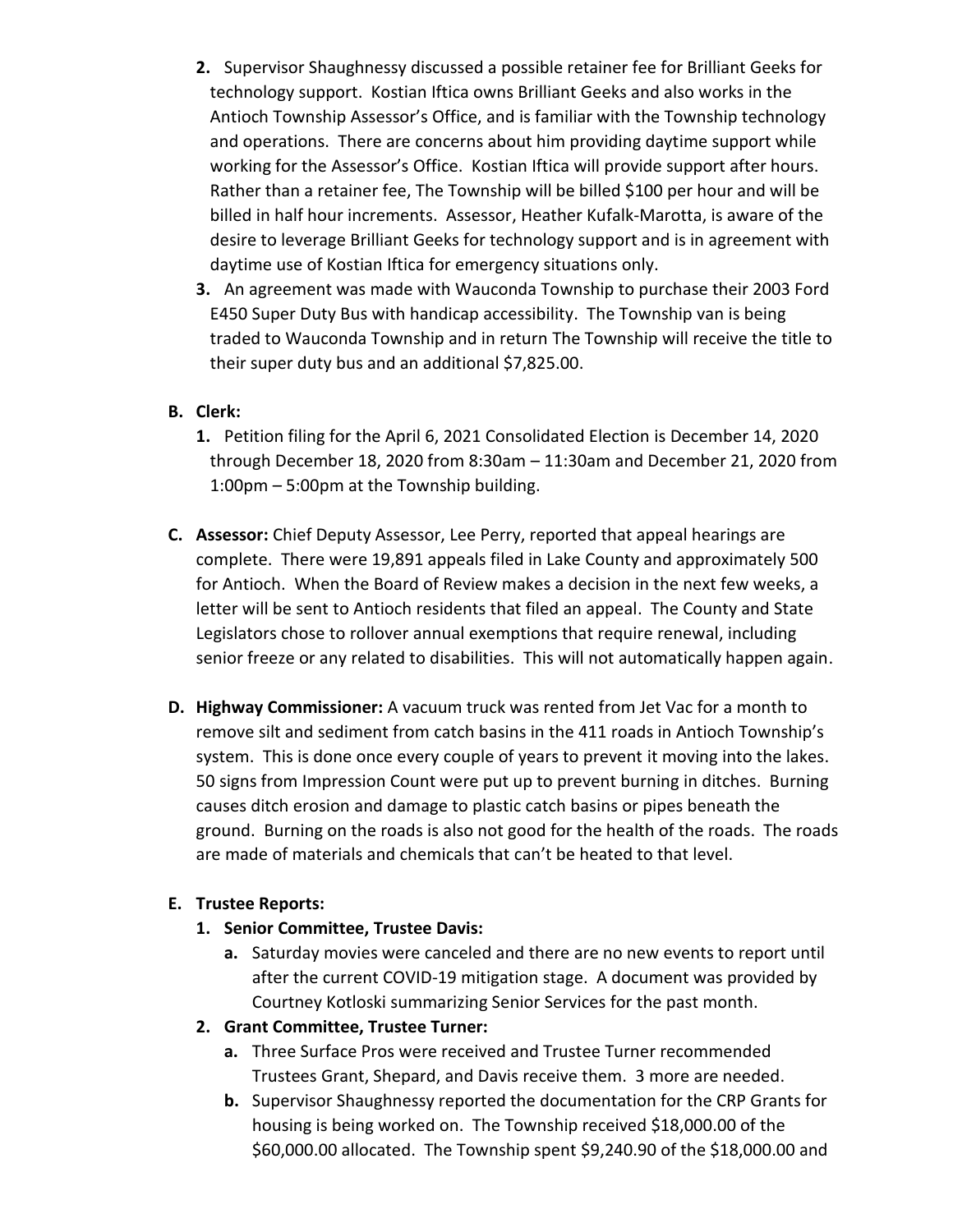is returning \$8,759.10 due to no additional expenses. The \$9,240.90 was used for rental assistance and electric bills. The final paperwork for the CARES Grant was put in. The money the Township allocated for COVID expenses, such as stimulus videos, can be claimed back.

- **3. Transportation Committee, Trustee Grant:** No update.
	- **a.** Supervisor Shaughnessy shared that the Township has two part-time drivers four days a week. Transportation is being provided for handicap children between their homes and Matthias Academy.
- **4. Parks Committee, Trustee Shepard:** 
	- **a.** Osmond Park Wi-Fi is complete. A skating rink is being put up in the parking lot. The Township has the boards and needs to purchase a liner for it.
	- **b.** Supervisor Shaughnessy asked the board to advise what constituents would like to use Thelen Park for. People are currently using it for off road trails. The idea is being explored and looked at from an insurance perspective.

# **VII. New Business:**

- **A.** The Township Tax Levy Ordinance Number 21 for the tax year 2020, collectable in 2021 for a total of \$1,120,775.00 was discussed. It accounts for capitalizing cost of living, which has not been done the past 5 years. Motion to adopt the tax levy ordinance as presented was made by Trustee Shepard, seconded by Trustee Turner. Motion carried with a roll call vote Yes: 5 - Shaughnessy, Grant, Turner, Davis, Shepard. No: 0.
- **B.** The Road District Tax Levy Ordinance Number 21 for the tax year 2020, collectable in 2021 for a total of \$2,535.016.00 was provided. Motion to adopt the Road District Tax Levy as presented was made by Trustee Shepard, seconded by Trustee Turner. Motion carried with a roll call vote Yes: 5 - Grant, Turner, Shaughnessy, Shepard, Davis. No: 0.
- **C.** Trustee Grant made a motion to approve the Township 2021 meeting dates as presented, seconded by Trustee Davis. Motion carried with a roll call vote Yes: 5 - Shepard, Davis, Grant, Turner, Shaughnessy. No: 0.

# **VIII. Executive Session:** None.

**IX. Adjournment:** There was no further business to come before the board. Trustee Shepard made a motion to adjourn, seconded by Trustee Turner. Motion carried with a roll call vote. Yes: 5 – Shaughnessy, Grant, Turner, Shepard, Davis. No: 0. The meeting adjourned at 8:09 P.M.

# Present: Supervisor – Tom Shaughnessy

Trustees – Judy Davis, Peter Grant, Kris Shepard, Steve Turner

Highway Commissioner – Eric Ring

Chief Deputy Assessor – Lee Perry

Clerk – Meghan Dyer Dawe